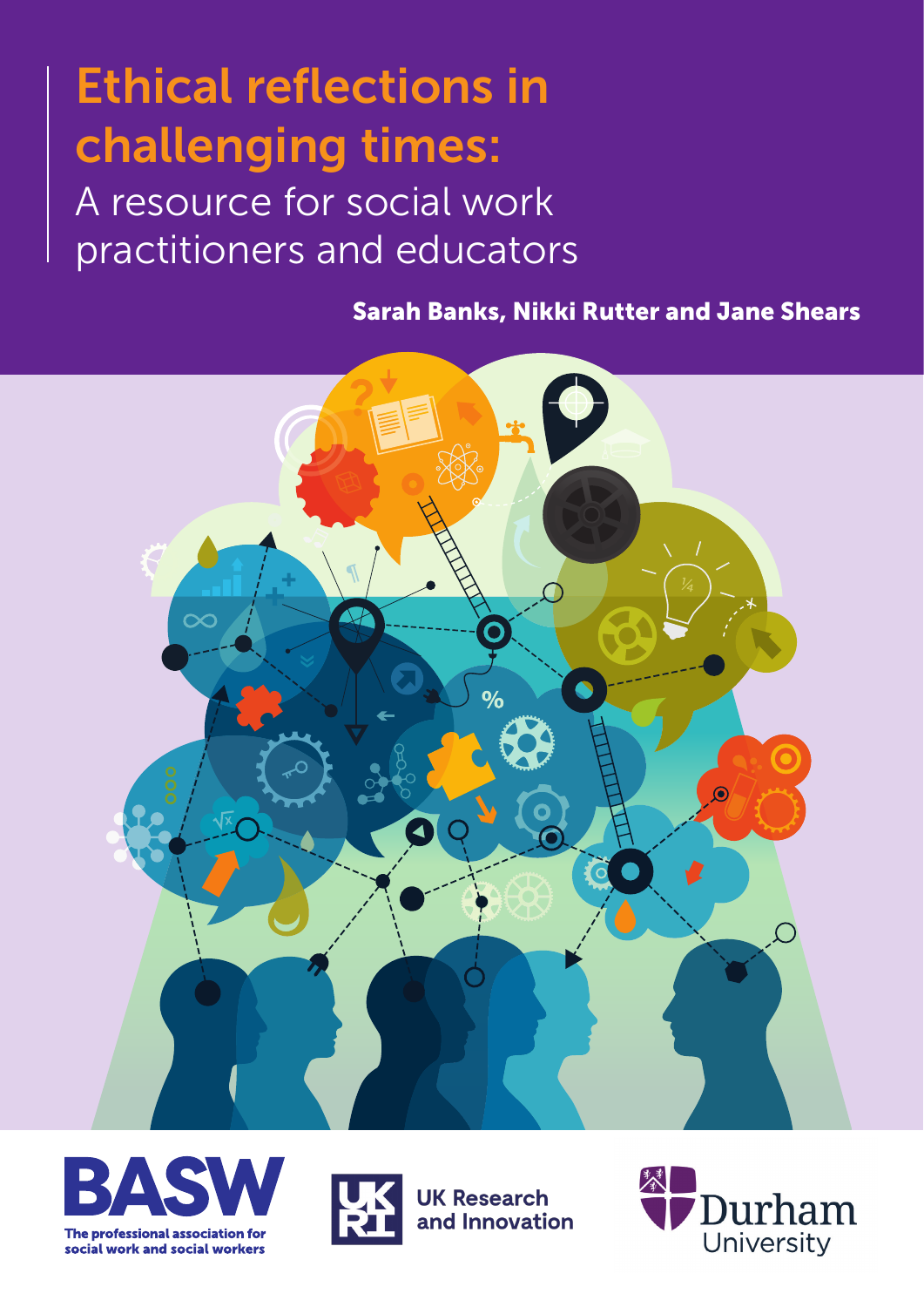# **Introduction**

**This continuing professional development resource** comprises vignettes depicting ethical challenges faced by social workers in the UK during the Covid-19 pandemic. Each vignette is accompanied by a series of questions that can be used to stimulate reflection by individuals, or by groups in professional supervision/support meetings and education and training contexts.

**The learning objectives** are for participants to:

- 1. Develop their skills in ethical analysis (identifying ethical issues in complex scenarios and deliberating possible judgements and courses of action); and
- 2. Gain new perspectives on the nature of ethical practice and the value of taking time for slow, reflexive deliberation in contexts where social workers may feel pressure to make quick decisions and take action.

**'Slow ethics'** involves taking time to stop, analyse, reflect, and, if necessary, reconsider initial reactions and emotional responses in situations where matters of rights, responsibilities, harms and benefits are at stake. It entails noticing and taking account of specific features of people and circumstances that call for a tailored response (see Gallagher, 2020; Banks, 2021, ps 224, 232). It also requires consideration of professional ethical values and principles relating to human rights and social justice and attention to professional integrity (consistently upholding professional values). The BASW (2021) code of ethics outlines the important values and principles, but how they are prioritised and put into practice is a matter for social workers to work out in each situation.

**During pandemic conditions**, our habitual judgements and responses may be compromised as we encounter new risks, services are restricted, existing practices and policies may be unfeasible and new ones regarded as unfair. The weight given to certain values may need to be changed. For example, promoting the health and safety of individuals and the public may have to come before respect for people's dignity and confidentiality. The ethical guidance published by the International Federation of Social Workers (IFSW, 2020), based on responses to a global survey on ethical challenges, is useful in suggesting how new considerations might be taken into account and values may need to be reprioritised.

**The vignettes** are based on accounts of ethical challenges during the pandemic given by UK social workers in response to an international survey in May 2020 (for reports on the international survey and on the UK responses, see Banks et al, 2020a, 2020b; Rutter and Banks, 2021). Some vignettes are largely as written by the social workers, others have been summarised. All the situations depicted are real.

**Use of the vignettes in groups**. In a group supervision or training session, one or two vignettes might be selected as a focus for discussion. Participants could also be invited to share examples from their own practice that raise similar or related issues, with due regard for anonymity of the people involved and confidentiality of sensitive information. It is helpful to have a facilitator who can move the discussion on and ensure there are some ground rules regarding respectful group processes and confidentiality of disclosures. Further guidance on group process and facilitation is in the practice toolkit published by BASW (Kong, Noone, Shears et al, 2021).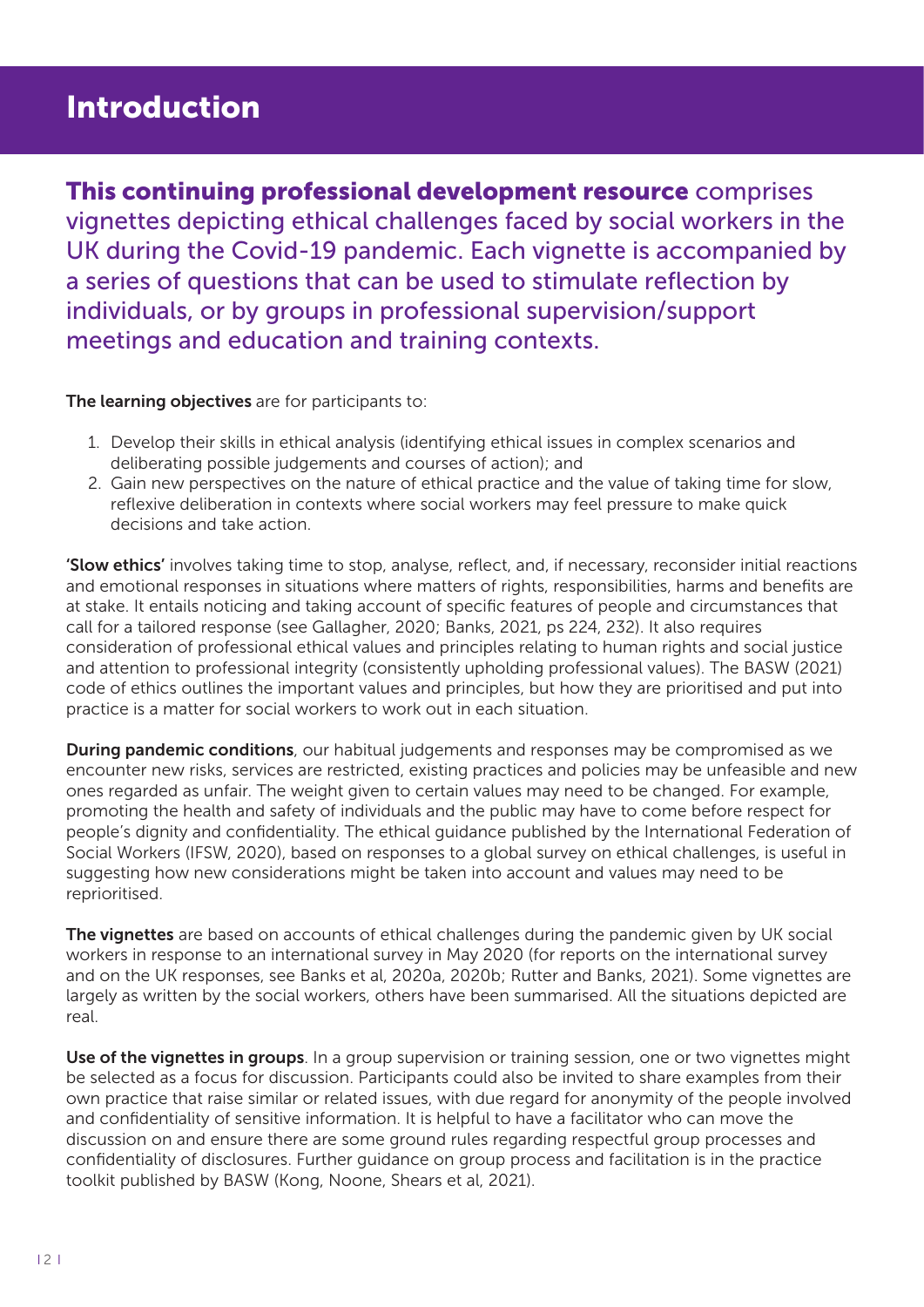**A threefold framework** for thinking about ethical practice is outlined below. The questions attached to each vignette draw on this framework.

**Ethical vigilance** – being alert and sensitive to the ethical dimensions of practice when under pressure. This entails a heightened awareness of our own stresses and the need to counteract the tendency to rush, make judgmental remarks or fail to see potential harms or infringements of rights. This encapsulates 'moral perception' – the capacity to notice and foreground ethical issues that may be hidden, and to see situations from several perspectives.

#### *Questions we might ask include:*

1

2

3

- $\bullet$  What are the ethical issues in this situation?
- Are there unusual ethical issues due to contextual factors (e.g. Covid-19) that we need to look out for?
- **In It is there a danger of reacting too quickly and judgementally due to our own stress and** work pressures?

**Ethical reasoning** – deliberating about how to balance different needs, rights, responsibilities and risks; weighing harms and benefits; judging what is the right approach or course of action; and justifying any decisions made. Due to new risks and reduced services, more weight may be placed on public good, safety and minimising health risks than in 'normal' circumstances. Hence the practice of slow, ethical reasoning is more important, as a process of rethinking and recalibration of values and principles has to take place.

#### *Questions we might ask include:*

- $\bullet$  What is the right approach or course of action in this situation?
- $\bullet$  What reasons or arguments might we use?
- **•** Bearing in mind the risks and restrictions, how do we balance the rights and responsibilities of all parties?

**Ethical logistics** – working strategically and practically to act on ethical judgments and decisions, promoting service users' welfare and respecting their dignity and rights as far as possible in constrained circumstances. This often involves complex work-arounds and time-consuming processes, including making efforts to resist unfair or unnecessary restrictions and find creative solutions to resource shortages.

#### *Questions we might ask include:*

- **I** How can we carry out the right course of action?
- In the context of risks and restrictions, what creative strategies and new resources are needed?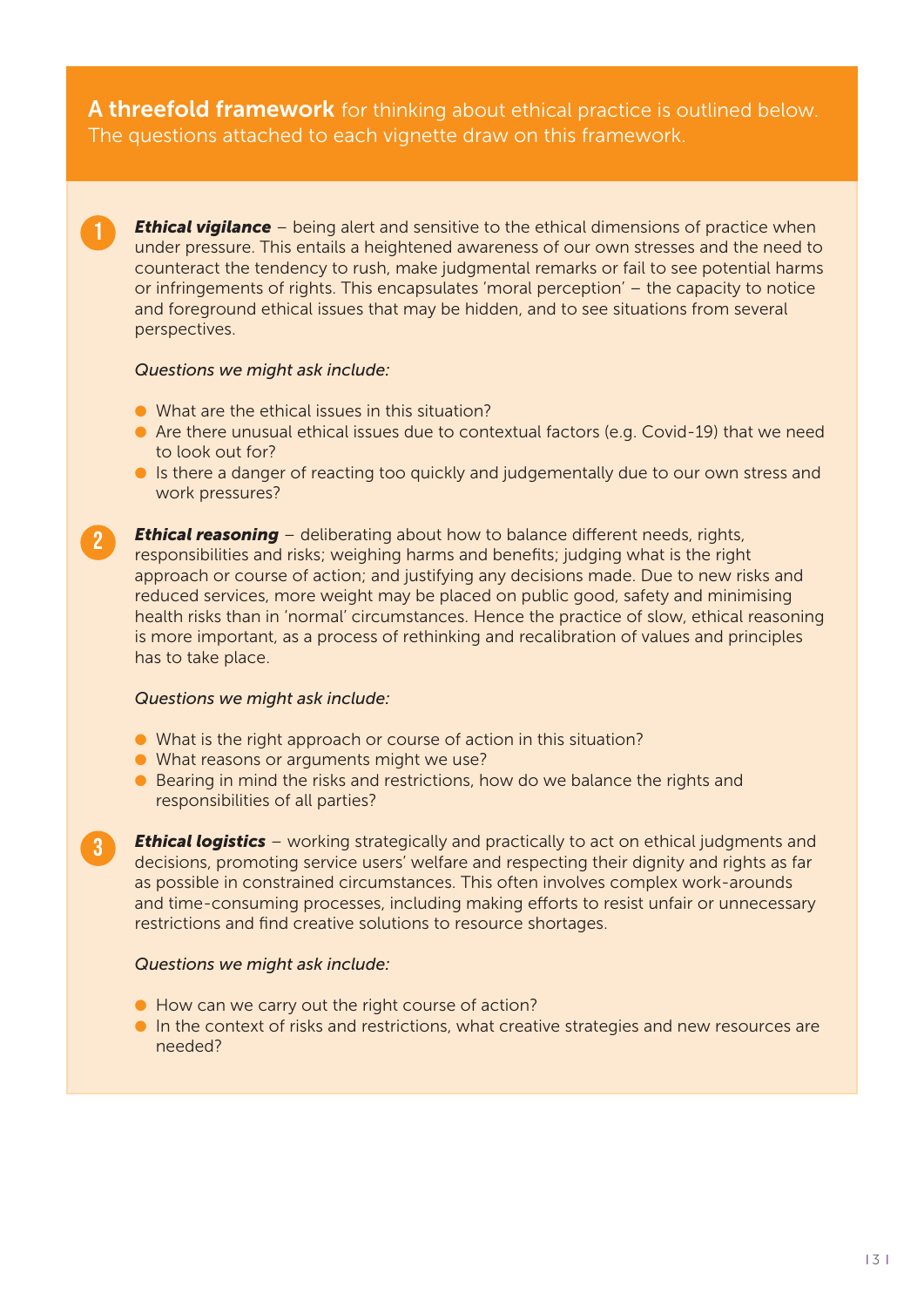# **The vignettes**

The vignettes are arranged in sections under two broad themes, while a third section offers a framework for analysing an example drawn from social workers' own practice:

- **I. Risk-taking, safety and safeguarding**
- **II. Rights and responsibilities**
- **III. An example from your own practice**

To aid reflection on the ethical challenges and critical thinking about how to navigate them, we have provided some guidance for questions, underpinned by the threefold framework: *ethical vigilance; ethical reasoning; and ethical logistics.*

## **Section I: Risk-taking, safety and safeguarding**

Social workers are accountable for their actions to the people with whom they work, their colleagues, employers and professional associations. They also work within legal frameworks. The IFSW *Global Statement of Ethical Principles* states that "these accountabilities may conflict, which must be negotiated to minimise harm to all persons" and that decisions should be "informed by empirical evidence; practice wisdom; and ethical, legal and cultural considerations" (IFSW, 2018).

In this section, the vignettes feature risk-taking, safety and safeguarding as key issues for debate and analysis as follows:

*Vignette 1.* Challenging blanket rules in residential care: advocating for a looked after young person.

*Vignette 2.* Deciding whether to proceed with an adoption at the start of a national lockdown. **Vignette 3.** Expressing concerns about changes to prescriptions at a drug and alcohol service.

## **Vignette 1. Challenging blanket rules in residential care: advocating for a looked after young person**

*This scenario is from a therapeutic social worker working with looked after children in a local authority.*

One of the primary concerns of people caring for looked after children has been the removal of 'structure' - routines that are important for predictability and consistency. Many looked after children have come from environments with the opposite atmosphere - tension, hostility, high degrees of inconsistency or lack of supervision. This leads to difficulties with emotional regulation, usually responses that are angry in nature. With support, the children and young people can find a strategy to manage this.

I work with a 15-year-old girl, Lisa, who is living in residential care. She has experienced significant domestic violence over a sustained period and has had a number of one-to-one sessions with me to help her manage the impact of this. Lisa has become conscious of the impact that experiencing domestic abuse has had upon her emotions and ability to regulate big feelings. One of Lisa's strategies in managing anger was to go for a walk outside around the locality of the residential home. Following the lockdown in the UK, walking has been restricted to once per day. The young people in the residential home were advised that if they left unauthorised, they were likely to be arrested by local police. The policy of the local authority was to ensure that the young people firmly adhered to the 'stay at home' advice. Lisa complained that she needed to leave the home for a walk on the odd occasion that she felt anger rising. She cited the fact that staff in the home usually went with her or encouraged her to do so, and was therefore upset that this could not take place.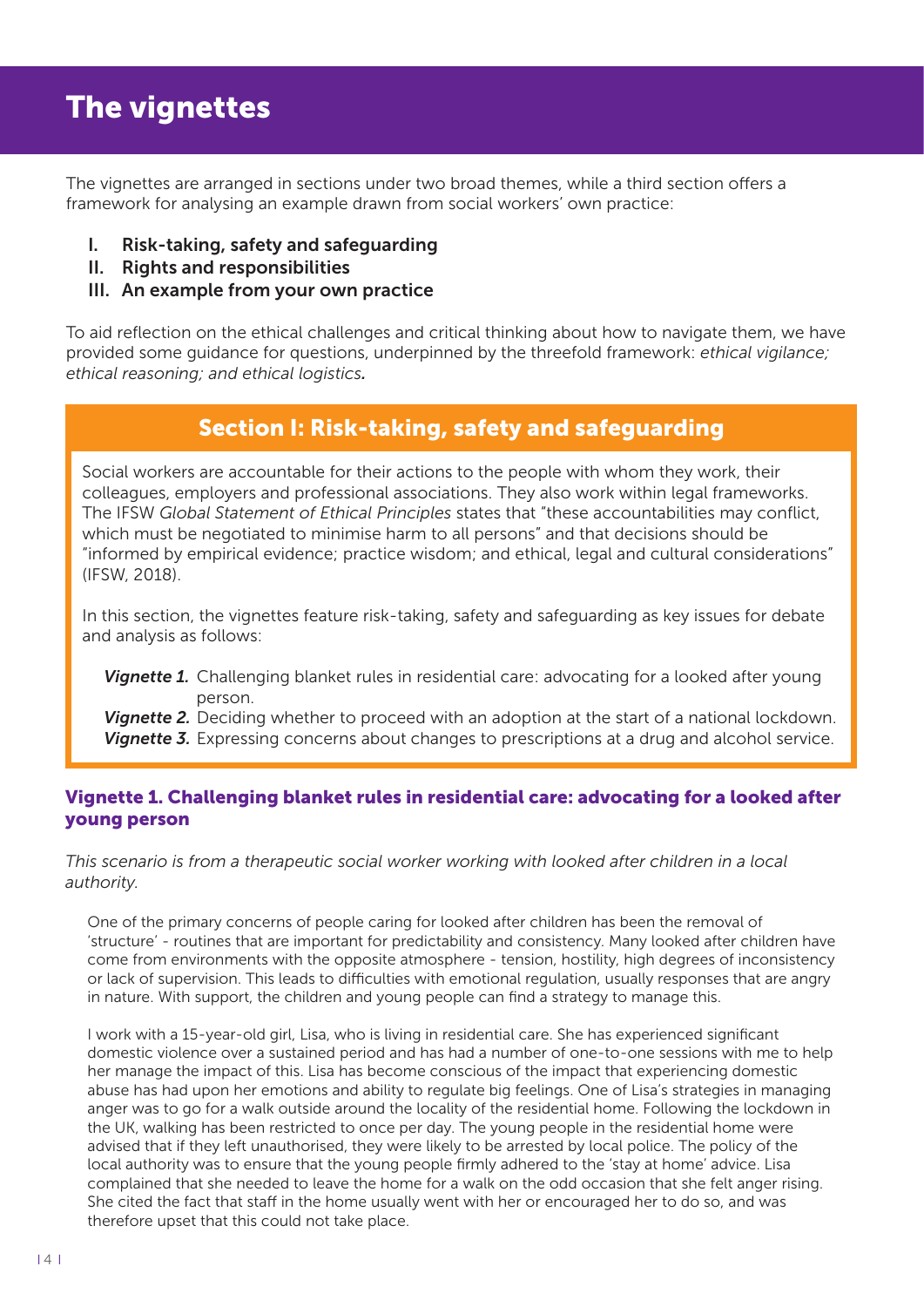I agreed with Lisa's position, that she needed to go for a walk outside when she felt herself getting angry and communicated with the team manager about Lisa's concerns. The manager advised that the restriction on walking outside was the policy of the local authority management. However he had some sympathy, given that children with disabilities such as ASD were exempted from the rule. He requested a written response with my thoughts about challenging this. Following a discussion with my colleagues/peer professionals, I submitted a response, which included the following:

Looked after Children (LAC) have all experienced developmental trauma to some degree and their emotional reaction and responses to any external stressful situation (such as this) are likely at times to be lacking the kind of understanding and reaction we would want. If we consider further that as LAC, they will have attachment difficulties; their own particular attachment strategy will be triggered when feeling stress or a sense that they are not safe in some way. This can be maladaptive, but as the young people are well known to staff, it is generally managed: e.g, needing to go for a walk around to cool off, if feeling angry.

The main issue at hand I felt was for local authority to adopt a more flexible and understanding response to particular young people. I also suggested a conversation with the neighbourhood community police officer to ensure no unnecessary intervention was made. I imagined this situation being replicated across the country. Although there is a need for health and safety, I was concerned that some young people were not trusted to leave the home and return without having close contact with others. If this happened and they did not return or flouted any social distancing rules, then a sanction would be necessary but not beforehand. Some looked after children are highly stressed by the Covid 19 outbreak, and being creative and flexible around supporting them is very important in my view.

#### **Vignette 1:** Questions for discussion

- **1.** *Ethical vigilance:* What do you think are the ethical issues in this scenario (matters of rights, responsibilities, harms and benefits)? Consider the perspectives of the various parties involved.
- **2.** *Ethical reasoning:* Do you think Lisa has a right to walk outside the home more than once a day? What reasons would you give for your answer? Consider the safeguarding risks if Lisa does/does not have an option to walk when she is feeling stressed; and the risks to the public and other residents if she does go out more frequently.
- **3.** *Ethical logistics:* The social worker had to take several steps to advocate for Lisa's rights and manage the safety of Lisa and others. If you were Lisa's social worker, what might you have done differently in this situation?

## **Vignette 2: Deciding whether to proceed with an adoption at the start of a national lockdown**

#### *This scenario was written by a senior social worker with a local authority adoption service.*

I work with a family of prospective adopters who have waited over four years for a match. They have had a very heart-breaking adoption journey and have had some significant disappointments along the way. However, I have always felt that they have a great deal to offer a child. I identified a potential match for them in Autumn 2019. It was a very good match in terms of what they can offer, and the child's needs. This is a rare relinquishment, so birth mother has given written consent to the adoption and the child is a young baby boy, Jordan. The couple was successfully matched at our adoption panel in late February 2020 and this was ratified three weeks later.

During this time, Covid-19 started spreading in the UK and it looked increasingly likely that the country would enter into some form of a 'lockdown' shortly. On top of this, the baby's foster carer took ill (not Covid-19) and was hospitalised for several days. Discussions were had amongst social workers, the adopters, foster carers and managers about what to do if a 'lockdown' happened, and it was agreed to bring the start of the introductions period forward a few days. While the foster carer was still recuperating, she was willing to proceed as she didn't want there to be any further delay. She had prepared her four-year old daughter for the baby to be moving on the following week. Just prior to this, our Department was told to work exclusively from home. The child's social worker was able to oversee the start of introductions, but we could not have in person meetings (add to this that one social worker involved was heavily pregnant and I am on immune supressing medication, so both at higher risk).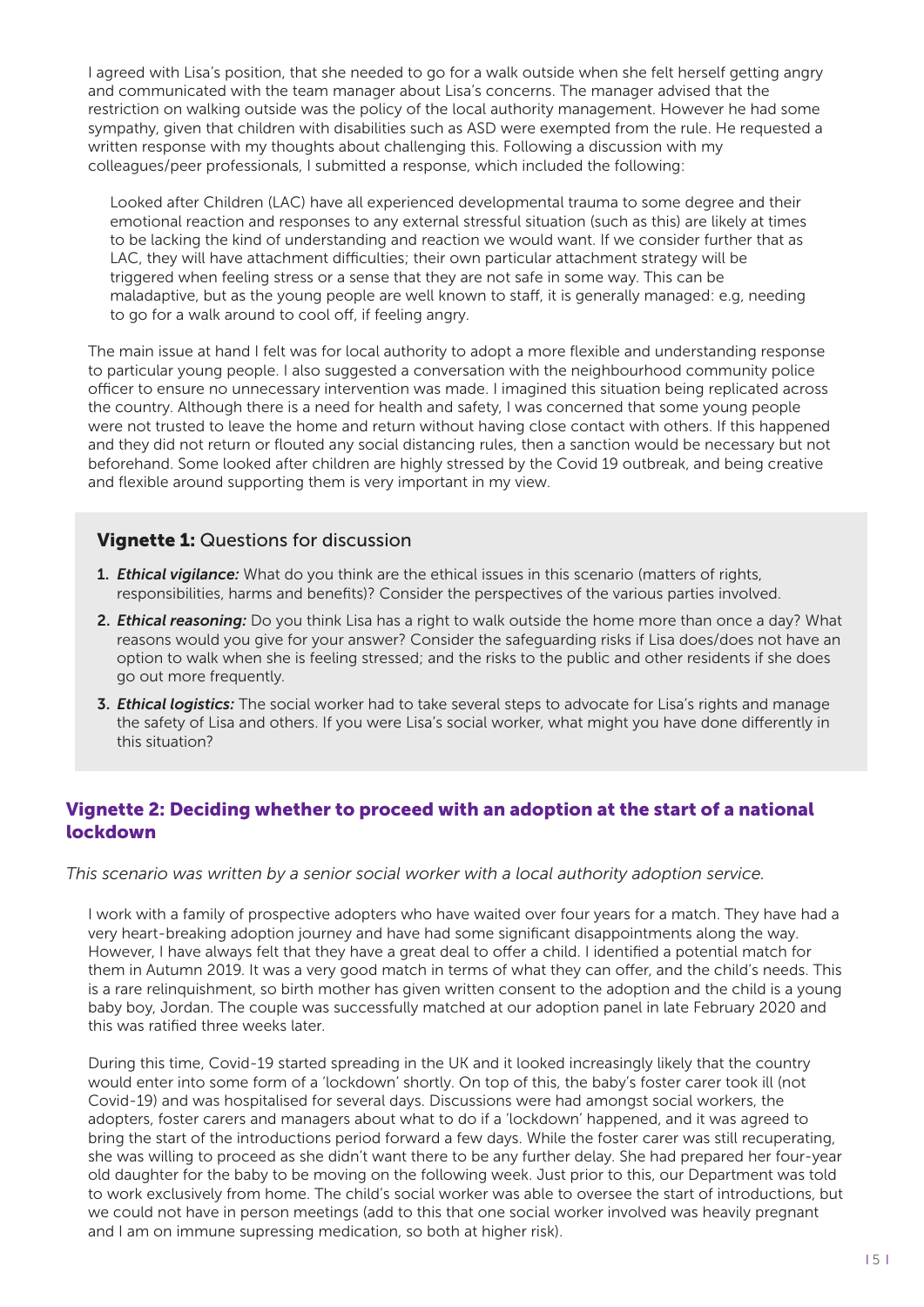Introductions started well and it was very positive, but four days into the introductions, the UK went into 'lockdown'. We were then faced with the dilemma: do we cease introductions to comply with the lockdown and create uncertain delay, or do we carry on as planned so Jordan can be properly placed two days later, which will mean the prospective adopters and foster carers needing to go against the 'lockdown'?

We opted for the latter, and the foster carer and adopter carried on with introductions. I oversaw placement day by standing outside the foster carer's home on the pavement and watching the adopters come out the door with Jordan in a baby carrier and getting them to sign the last of the placement paperwork in the car.

Our reasoning was that we had no idea how long the lockdown would last (we are now well into week six of this, week seven for those of us told to work from home the week before), so we would be creating significant delay. Jordan was only six months old, so in six weeks, we would have had to start introductions all over again as he would not have remembered them. The foster carer would have then been trying to explain to her four-year old why the baby wasn't moving next week as planned and would have had to go through the process of preparing her again. On top of that, as she had not been well, she (reluctantly) knew that she needed the break from fostering to recover and it was better that he moved as planned. Stopping introductions would have been devastating to my adopters who have waited so long and have already experienced heart-break throughout their adoption journey. Another consideration, and easy to forget, is that birth mum agreed to the adoption. She is very young and very much wanted things done quickly so she could move on with her life. Delay wouldn't just cause delay for the child, but for her too. The introductions process builds up day to day with the adopters gradually taking over care from the foster carers. If we moved him the day of the lockdown start, that would have cut into the process of handing over care (and at that stage, he hadn't been to the adopter's home yet), and would have been more disruptive. Sticking with the plan and moving him two days later gave him the time to adjust to being cared for by his new family.

Everyone was complying with other preventative measures such as frequent handwashing and minimising contact with those outside of the home anyway. The two families didn't live far from one another, so journey times would be minimal. So in essence, we told the adopters and foster carers to go against government guidance on social distancing in order for him to move as planned. (Legislation hadn't actually passed through Parliament at this stage, so I would hesitate to say that we encouraged them to break the law). I had advised my couple that if they were stopped by police travelling between their home and the foster carer's home to have the police ring me directly and I would explain that their journey was essential and sanctioned by the Local Authority. Thankfully that didn't happen, but the anxiety was there.

The placement has gone very well, all things considered. The adopters are homebodies, so staying at home most of the time with their new son is everything they could have wished for. But in the meantime, they have not been able to introduce him properly to the rest of his new family, and have not been able to rely on any practical support from their support network. Neither myself nor the child's social worker have been able to physically visit him since he was placed. While we have both been speaking with the family regularly through video calls, can we really assess how a baby is when we can't physically be present or pick him up? Is that potentially creating undue risk? Is it right in my role as an adoption support social worker to put adopters in the position of being new parents when they can't physically access their support network? Even doing routine things like registering him with their GP has been difficult in the current crisis.

## **Vignette 2:** Questions for discussion

- **1.** *Ethical vigilance:* What are the ethical issues this scenario raises? Think about the perspectives of not only the social worker, but also the foster carer, the adoptive family, the birth mother and baby Jordan.
- **2.** *Ethical reasoning:* Do you think the social worker made the right decision, and why? Consider what social work values and principles underpinned the social worker's decision, and what might be the arguments for and against proceeding with the adoption?
- **3.** *Ethical logistics:* What are your thoughts about how the social worker's practice enabled the adoption to go ahead? Would you have done anything differently?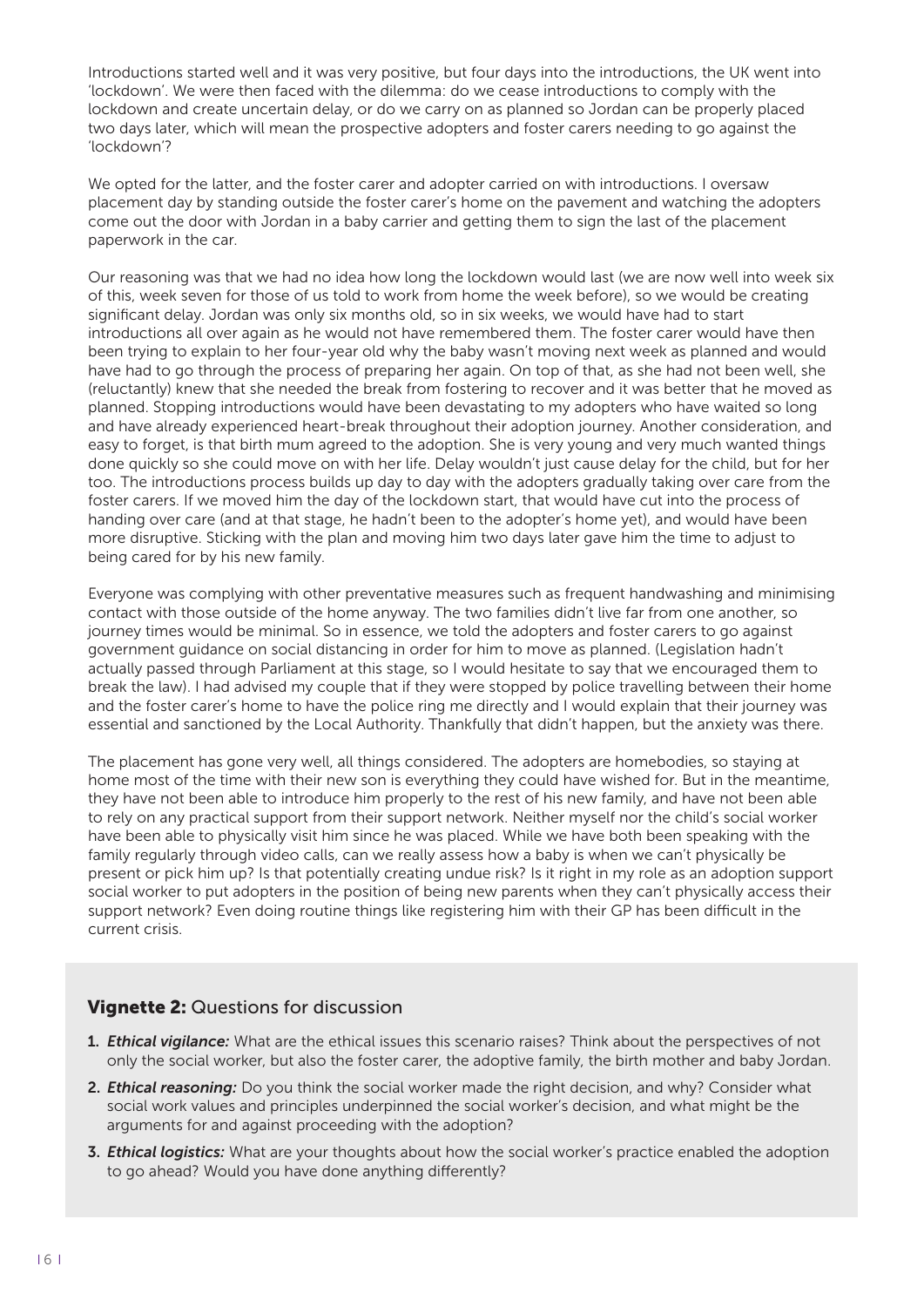## **Vignette 3: Expressing concerns about changes to prescriptions at a drug and alcohol service**

*This scenario was written by a social work student***.** 

My second-year placement was working at a drug and alcohol service as a care coordinator. The service is responsible for over 300 people, many of whom are on prescriptions. To reduce the number of people visiting pharmacies [during the first Covid-19 lockdown], clients were given two weeks supply of their prescription at a time. In some cases this meant giving people two litres of methadone, therefore risking re-sale, overdose and potential poisoning to children or other vulnerable people. This decision was made by the top levels of the organisation, with the consultation of clinical experts. It was then handed down to our service's doctor and NMP [non-medical prescriber], who had to change every single prescription, and sign their name to the changes, knowing that if anyone was harmed from the increased prescription they'd be held responsible. It was then up to myself and the other care coordinators to contact each client and have a discussion about the script changes and how important it is that they are responsible. I was so worried as many of our clients are unstable, and being put in charge of their own medication in such large quantities from having a supervised daily collection could lead to them being unsafe.

## **Vignette 3:** Questions for discussion

- **1.** *Ethical vigilance:* What are the ethical issues raised in this example in terms of risks, safety and safeguarding? Consider the perspectives of all the people and organisations you think have a stake in this situation.
- **2.** *Ethical reasoning:* Do you think it was ethically right to give a prescription for a two-week supply? What are the arguments for and against this course of action?
- **3.** *Ethical logistics:* From a social work perspective, what other ways might there be of dealing with this situation?

## **Section II: Rights and responsibilities**

As the BASW (2021) *Code of Ethics* points out, ethical problems often occur because social workers have to manage conflicting interests and rights, and have a role to support, protect and empower people, as well as having statutory duties and other obligations that may be coercive and restrict people's freedoms. However, social workers should only take actions that interfere with people's civil or legal rights if it is ethically, professionally and legally justifiable.

The following vignettes illustrate such tensions between the rights of service users, and the responsibilities of social workers. The vignettes offer the opportunity to reflect on how to navigate difficult ethical decision-making:

- *Vignette 4:* Responding when personal care needs are unmet.
- *Vignette 5:* Decision-making in changing conditions: arranging care for an older woman at home.
- *Vignette 6:* Deciding whether to challenge racism.
- *Vignette 7:* Handling issues of capacity and self-determination.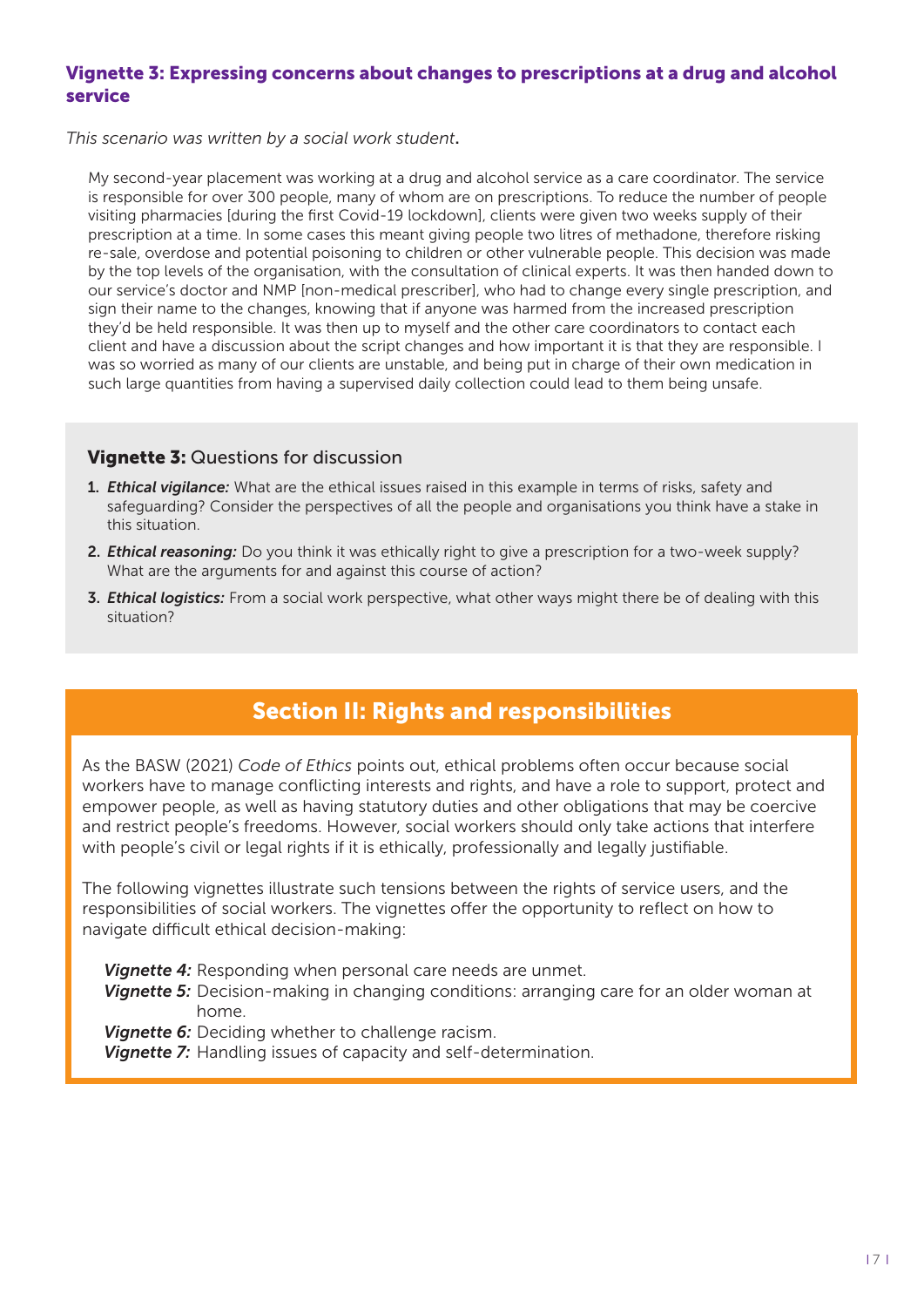### **Vignette 4: Responding when personal care needs are unmet**

*This scenario is from a hospital social worker, who was required to transfer his work to a community setting*

George had recently been discharged back home after a short visit to the acute ward in hospital. Since the Covid-19 pandemic, the multi-agency hospital teams and therapeutic interventions have stopped and patients are discharged back home, some with Covid-19, within the first 24 hrs under the discharge to assess pathway. This pathway ensures that everyone has a package of care at discharge which is not costed to them at point of delivery.

George has been supported at home with his care needs through a care provider, although this is limited to three times a day. I have been instructed to carry out discharge to assess part B assessments whilst wearing PPE and observing the two-metre distance requirements. I visited George at his home in the community and found him soiled due to incontinence. I called the care provider immediately who stated there was no carer available at present and someone would call around later that day to help him.

It was unclear how long it would take the carers to visit George that day, and leaving him soiled was not respectful of his dignity. However assisting him in his personal care needs – when I am not a carer – was also not ideal in respecting his boundaries. We had been instructed to remain two metres apart when completing assessments, and I have no training in moving and handling, which would limit risks to both George and me.

Nevertheless, I decided to break the two-metre rule and help George. I did not want to leave him soiled for potentially a prolonged period of time and increase his discomfort.

#### **Vignette 4:** Questions for discussion

- **1.** *Ethical vigilance*: What are the ethical issues in this case? Consider the perspectives of George, the social worker and the care providers.
- **2.** *Ethical reasoning:* Do you think the social worker made the right decision, and why? Consider the arguments for and against helping George, including the role of the social worker's duty of care and other social work values and principles relevant to this scenario.
- **3.** *Ethical logistics:* In order for the social worker to carry out his decision to assist George in his personal care needs, what might the social worker actually say and do in order to preserve as much dignity and privacy as possible for George? Were there any other alternative courses of action the social worker could have taken?

## **Vignette 5: Decision-making in changing conditions: arranging care for an older woman at home**

#### *This scenario is from a student on placement in local authority adult services.*

Nadia is an older woman with dementia, who can't speak. She lives at home with her son, who is her main carer. He has mental health problems himself. Nadia is assisted four times a day to get up, wash, dress and go to the bathroom by carers from an agency and her son. Nadia's desire has always been to stay at home, but her mobility has been reduced so much that she needs two caregivers to move around. Family and professionals involved in the case have stated that it is in Nadia's best interest to remain in her home.

During the Covid-19 lockdown, shortages of staff at the agency meant it was impossible for them to continue to assist Nadia. So, she moved temporarily to a residential care home while I made a decision in her best interest about how to address her needs permanently. I faced a dilemma in deciding between two options: 1) permanent transfer to a residential home where continuous professional assistance would be ensured; or 2) stay at home with some assistance from the care agency and help from her son.

My decision was that she should remain in her home with the assistance of agency carers and her son. This was based on the opinions of other professionals involved in the case, and the willingness of Nadia and her son to make this option work. As a student, my decision was supported by my placement supervisor.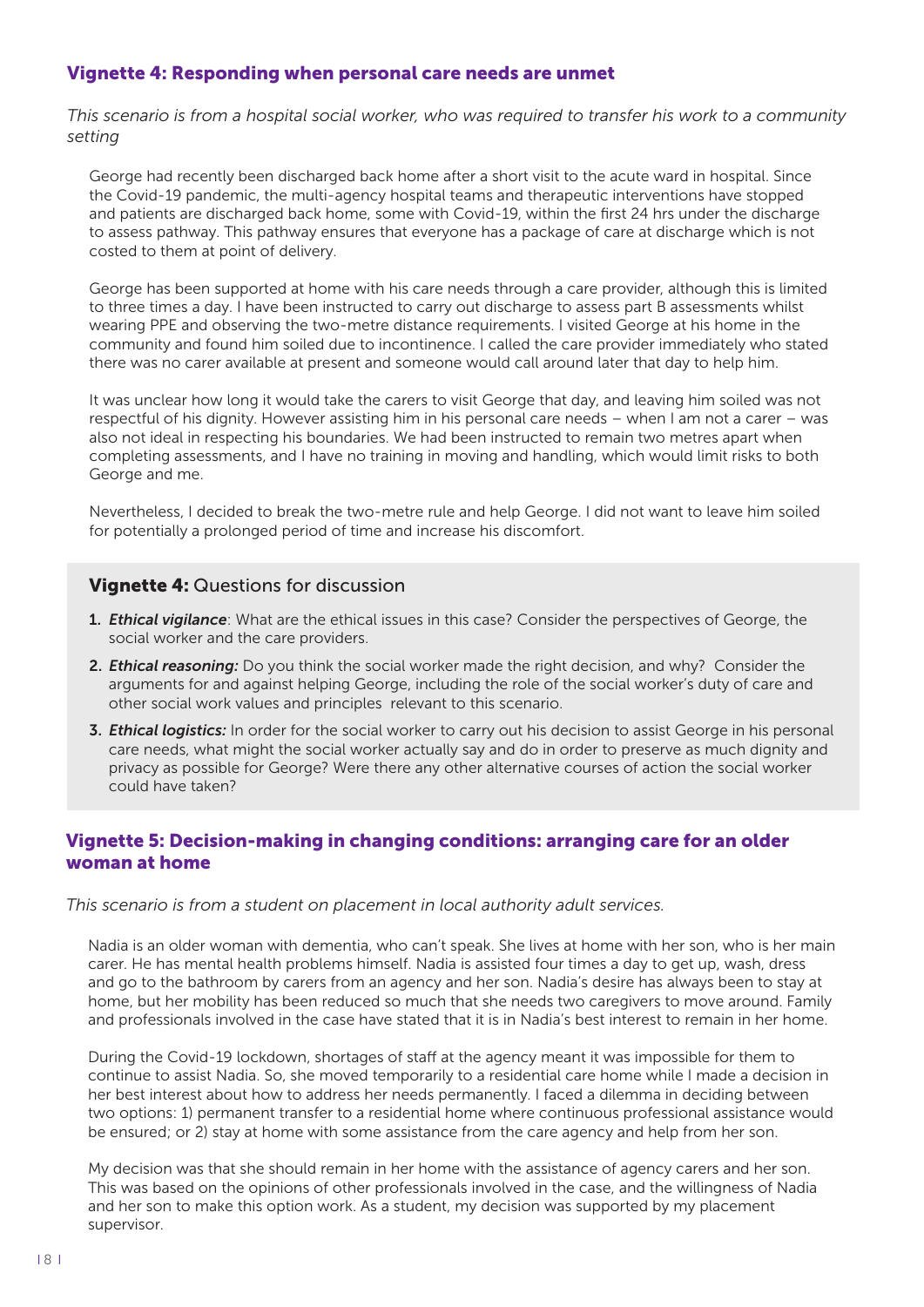One week later, Nadia has lost more mobility and the care agency cannot get her out of bed. She remains in bed day after day, and because of Covid-19, the agency reduces her hours of assistance, resulting in increased family assistance. This in turn increases the mental stress on her son as the main carer, with the consequential impact this can have on Nadia. I wonder now whether my decision was the right one, or would she have been better served in a permanent residence?

## **Vignette 5:** Questions for discussion

- **1.** *Ethical vigilance:* What are the ethical issues in this case? Consider the perspectives of Nadia, her son, the care providers, and staff and residents in any potential residential home. Consider how Covid-19 adds an extra element of uncertainty and complexity to this scenario.
- **2.** *Ethical reasoning:* Do you think the student made the right initial decision, and why? What reasons would you give? Consider the social work values and principles relevant to this scenario.
- **3.** *Ethical logistics*: If you were supervising this student, what steps would you take to support their decision-making? Consider what would have to happen if the student (in consultation with the son and supervisor) decided that it was now in Nadia's best interests to move into residential care: how would Nadia's safety and dignity be prioritised?

## **Vignette 6: Deciding whether to challenge racism**

*This scenario was written by a social work student, working for an NGO. The student identified as a BAME man.* 

I am making befriending phone calls to Geoff, who is clearly isolated and has history of depression. He is somewhat racist towards BAME, which I am. I am the only person calling him, as he has no one else to ring him. Should I report him as being racist, he'll be dropped from the service, effectively meaning zero contact with the outside world. I don't like him being racist, but I want him to be able to express himself. If I inform him that I am BAME, I fear he might withdraw. If I report him, I fear he will be dropped and extremely isolated. If I keep it going, I feel I am encouraging him. I decided to keep it going until the lock down is over, before reporting it.

## **Vignette 6:** Questions for discussion

- **1.** *Ethical vigilance:* What are the ethical issues in this scenario? Consider what might be the perspectives of George, the student and the student's practice teacher (not mentioned in the vignette). Consider how Covid-19 adds an extra element of uncertainty and complexity.
- **2.** *Ethical reasoning:* The social work student identifies three courses of action:
	- a) Inform the man that the social work student is BAME.
	- b) Report the man to the NGO.
	- c) Say nothing about being BAME and keep going until the lockdown ends.

What would you do if you were the social work student: a), b), c) or some other course of action? What reasons would you give? Consider what social work values and principles are at stake in this scenario.

**3.** *Ethical logistics:* If you were the student's practice educator, what advice would you give to him about how to tackle this situation now? If you were the student, how would you plan to handle the situation after lockdown?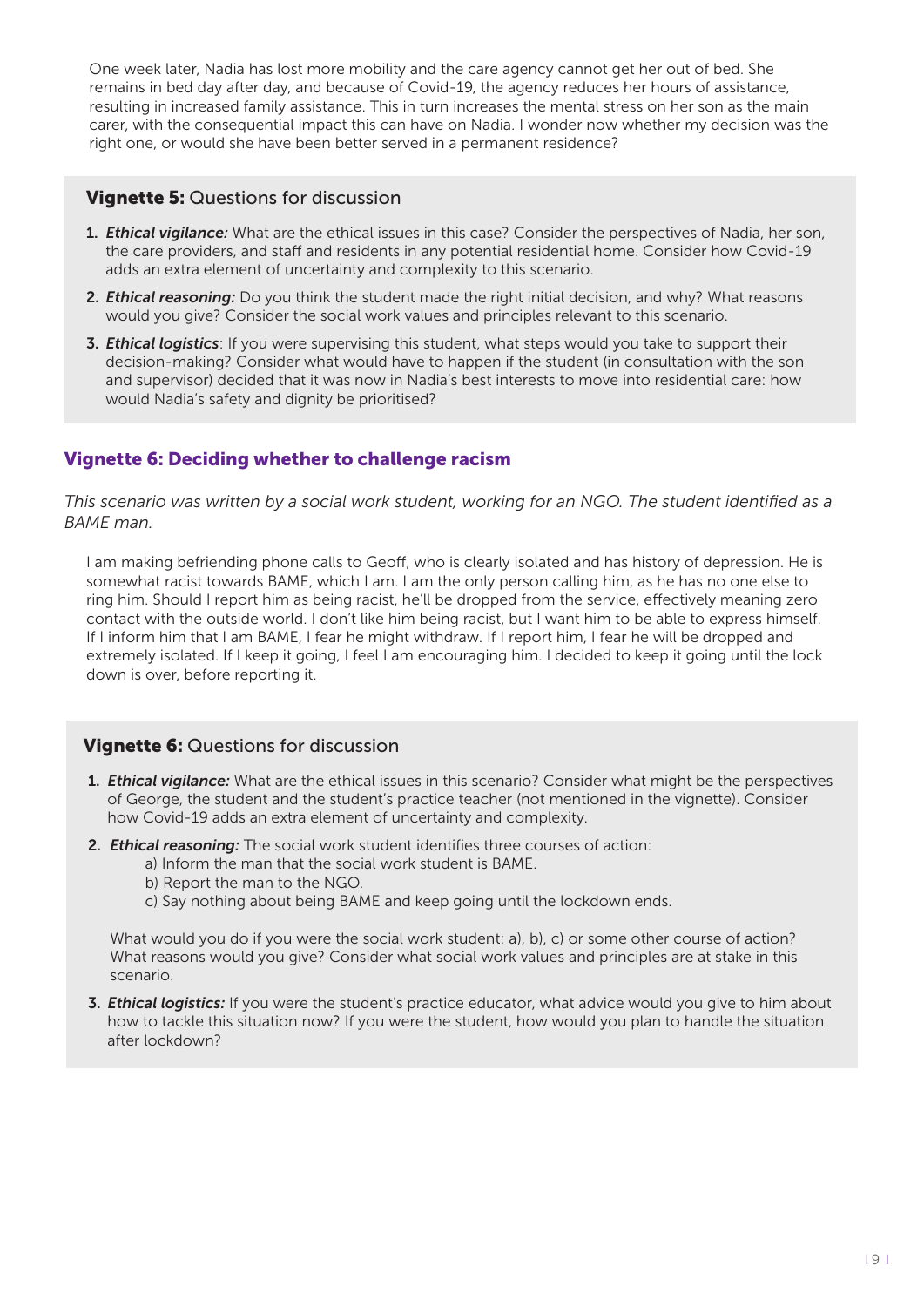## **Vignette 7: Handling issues of capacity and self-determination**

*This scenario is summarised from an account given by a Mental Capacity Act/Deprivation of Liberty Safeguards Team Manager working for a local authority.* 

My team was asked to assess a young man, Tom, who had diagnoses of learning disabilities and hearing impairment. Tom was living in a care home supported by the local authority. There had never been any previous restrictions on his movement, and he had always been able to go to the local shops when he wanted. When the Covid-19 emergency started in the UK, public health restrictions were imposed, requiring people to remain at home except for specified purposes. Tom did not want to abide by the restrictions and wanted to continue to go out into the community as previously. The care home manager was concerned that Tom would be putting other residents at risk of Covid-19 infection if he continued to go outside. The manager also became concerned that Tom did not have the mental capacity to make decisions about whether to follow the restrictions. The care home manager applied for a Deprivation of Liberty Safeguards (DoLS) authorization for Tom.

The assessment process, I think, for that man worked pretty well. I asked a particular assessor to do the assessment for a number of reasons. Firstly, he's a qualified Approved Mental Health Professional, so he's got a broad understanding of mental health issues. Secondly, he's male, and I just had a feeling that having a male assessor for a young man might work better and encourage him to open up. And I knew that he was probably the most technologically savvy member of the team. So, if there was some issue about getting technology to work, then he was the person to do it.

The DoLS assessor spoke to the local authority's Sensory Team to find out more about Tom. The advanced practitioner in the team advised the assessor that Tom could communicate via British Sign Language (BSL) but was sometimes reluctant to do so, as he did not always want to identify as Deaf. The DoLS assessor spoke to Tom via Skype with a BSL interpreter, as they were able to get Tom on screen, plus the BSL interpreter, plus the assessor and it worked well.

The assessor's view was that Tom did have the capacity to understand the restrictions, but was unwilling to follow them. This was before the government guidance changed around lessening the restrictions on people with support needs, who might be particularly disadvantaged if their routines were to be changed significantly.

#### **Vignette 7:** Questions for discussion

- **1.** *Ethical vigilance:* What are the ethical issues in this case? Consider the scenario from the perspectives of Tom, the care home manager, the DoLS manager, the assessor, the interpreter and the other residents in the care home.
- **2.** *Ethical reasoning:* What do you think is the right course of action in the situation described at the end of the vignette, after Tom was assessed as having capacity? Bearing in mind the risks and restrictions, how do we assess and balance the strengths, needs, rights and responsibilities of the different stakeholders?
- **3.** *Ethical logistics:* Undertaking the assessment to ensure it was as fair and informative as possible was a complex operation. What might be the impact of digital technology on the assessment, both as an enabler of communication and as a barrier?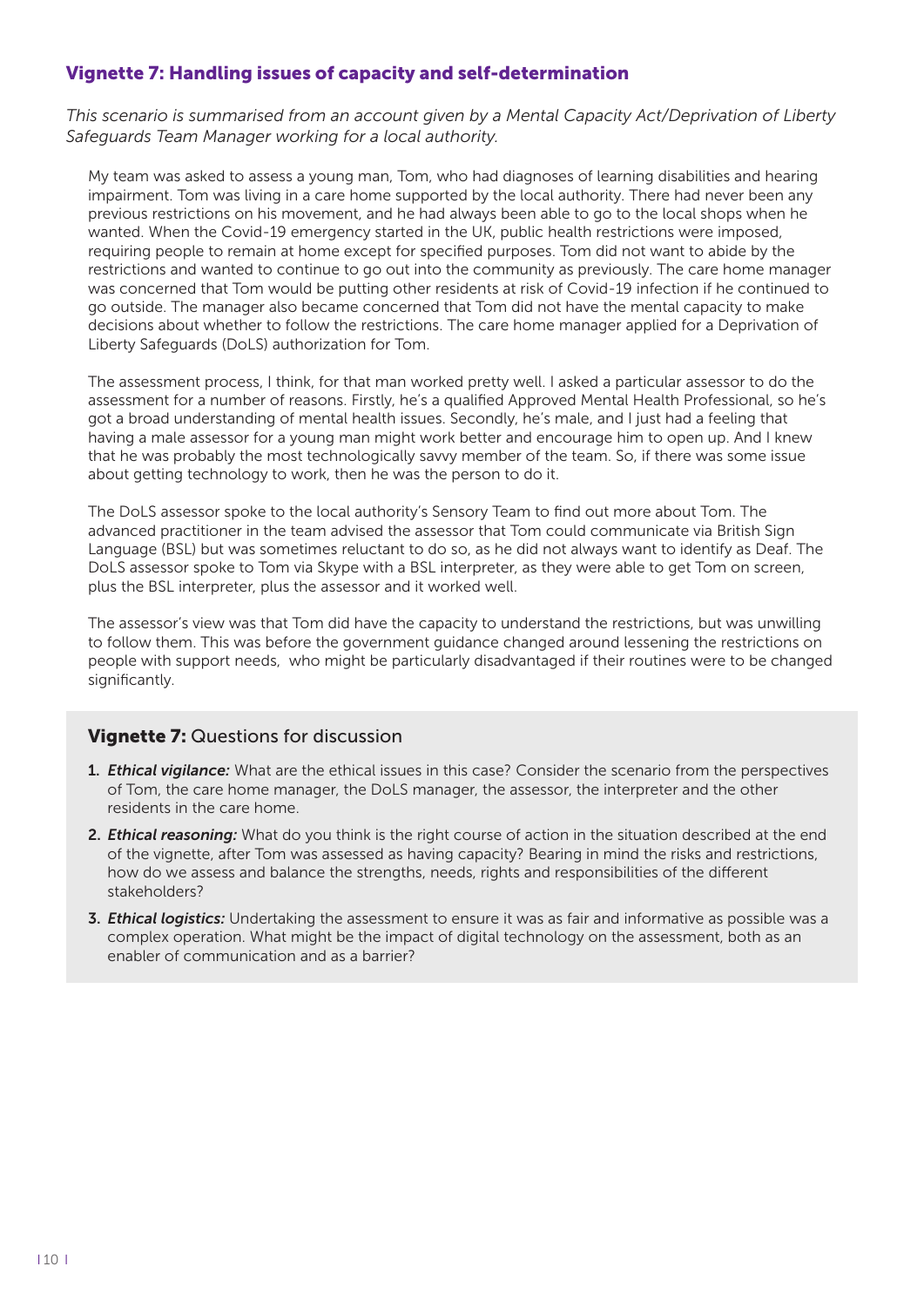## **Section III: An example from your own practice**

Now think about an example from your own practice that raised ethical issues for you. Prepare a brief summary of the main points. You may wish to explore this using the ethical framework given at the start of the document. You can do this by yourself, or as part of a group discussion or training session. If the latter, then ensure your example is anonymised and there is a group understanding about confidentiality.

### **Questions**

- **1.** *Ethical vigilance:* What are the ethical issues in this situation? Are there unusual ethical issues due to the pandemic that we need to look out for? Is there a danger of reacting too quickly and judgementally due to our own stress and anxiety?
- **2.** *Ethical reasoning:* What is the right approach or course of action in this situation? What reasons or arguments might we use? Bearing in mind the risks and restrictions, how do we balance the rights and responsibilities of all parties?
- **3.** *Ethical logistics:* How can we carry out the right course of action? In the context of risks and restrictions, what creative strategies and new resources are needed?

### **Reflecting on the outcomes**

If the example you have chosen is in the past (rather than being a current ethical problem or dilemma), and you are reflecting on it yourself, then you might ask some further questions (adapted from IFSW, 2020):

- 1. Did the situation turn out as I had hoped?
- 2. If it did not, is there anything I can do now to remediate the situation?
- 3. Is there any option I overlooked or wish I had done differently?
- 4. Were ethical principles well-served by my actions?
- 5. What learning can I take from this and apply in the future?

Alternatively, you may wish to complete and upload your regulator's CPD template to reflect on practice, outcomes, and learning. Considering your example through the lens of an ethical framework, personal reflection, discussion with colleagues, or conversation with service users helps to build social workers' ethical competence and inform future decisions.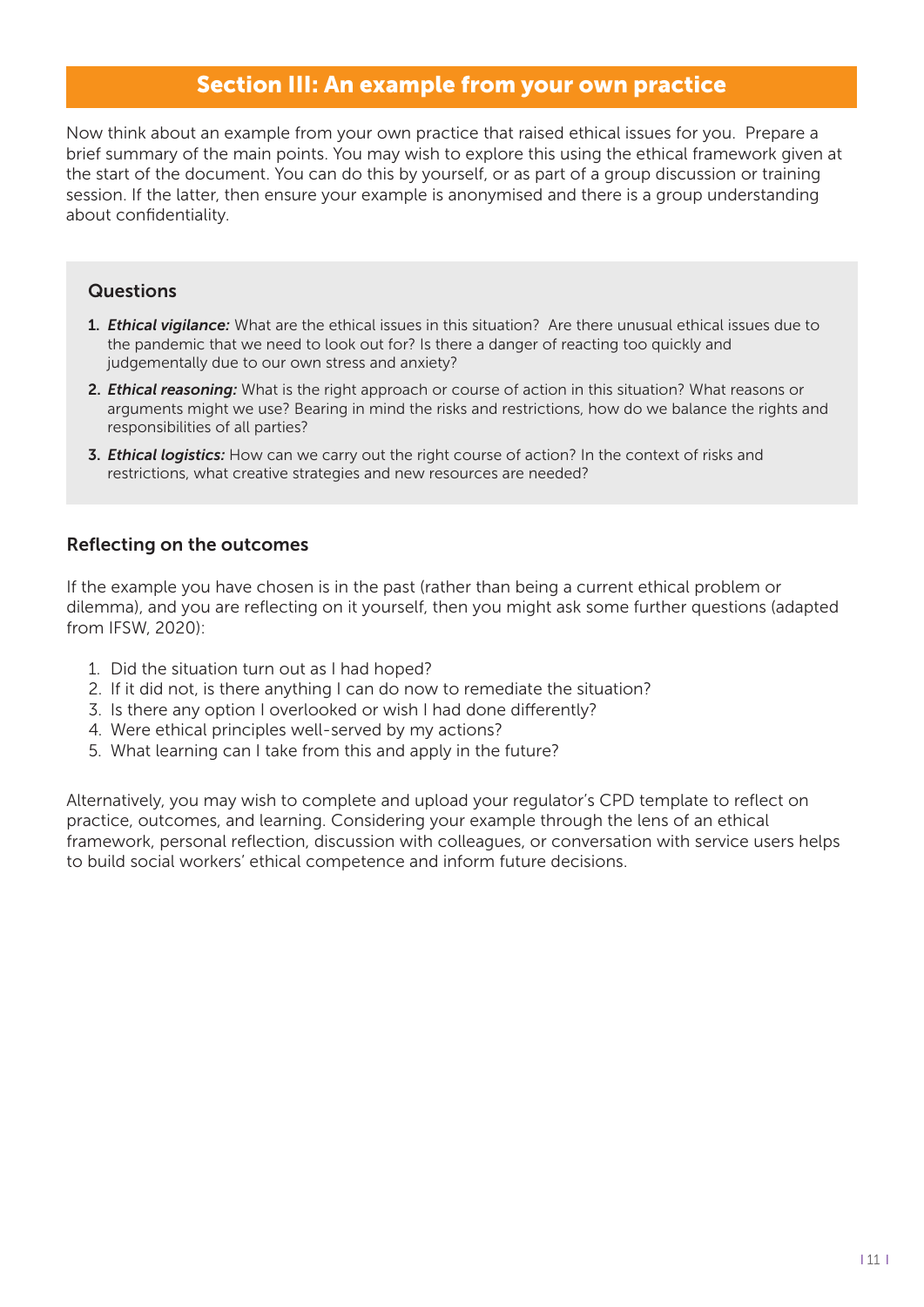# **Supporting resources & references**

## **Supporting resources** *(full details in References*)

- l British Association of Social Workers (2021). *Code of Ethics,* BASW: Birmingham, **<www.basw.co.uk/codeofethics>** forthcoming
- l International Federation of Social Workers (2018). *Global Social Work Statement of Ethical Principles,* **<www.ifsw.org/statement-of-ethical-principles/?hub=main>**
- l International Federation of Social Workers (2020). *Practising during Pandemic Conditions: Ethical Guidance for Social Workers,* **[www.ifsw.org/practising-during-pandemic-conditions-ethical](https://www.ifsw.org/practising-during-pandemic-conditions-ethical-guidance-for-social-workers)[guidance-for-social-workers](https://www.ifsw.org/practising-during-pandemic-conditions-ethical-guidance-for-social-workers)**
- l Rutter, N. and Banks, S. (2021). *Rethinking Rights, Responsibilities and Risks: Ethical Challenges for UK Social Workers during Covid-19*, *A report,* **[www.basw.co.uk](https://www.basw.co.uk)** forthcoming
- l Kong, S.T. et al. (2021) *Practice Toolkit for Social Workers in Times of Transformation: A Reflective Activist Approach,* **[www.basw.co.uk](https://www.basw.co.uk)** forthcoming

## **References**

Banks, S. (2021) *Ethics and Values in Social Work, 5th edition*. London: Red Globe Press.

- Banks, S., Cai, T., de Jonge, E., Shears, J., Shum, M., Sobočan, A.M., Strom, K., Truell, R., Úriz, M.J. and Weinberg, M. (2020a) *Ethical Challenges for Social Workers during Covid-19: A Global Perspective*, Rheinfelden, Switzerland, International Federation of Social Workers, **[www.ifsw.org/wp-content/uploads/2020/07/2020-06-30-Ethical-Challenges-](https://www.ifsw.org/wp-content/uploads/2020/07/2020-06-30-Ethical-Challenges-Covid19-FINAL.pdf)[Covid19-FINAL.pdf](https://www.ifsw.org/wp-content/uploads/2020/07/2020-06-30-Ethical-Challenges-Covid19-FINAL.pdf)**
- Banks, S., Cai, T., de Jonge, E., Shears, J., Shum, M., Sobočan, A.M., Strom, K., Truell, R., Úriz, M.J. and Weinberg, M. (2020b) Practising ethically during Covid-19: Social Work challenges and responses, *International Social Work* **63**(5): 569-583, **<https://doi.org/10.1177/0020872820949614>**
- British Association of Social Workers (BASW) (2021) *Code of Ethics*. BASW: Birmingham, **<www.basw.co.uk/codeofethics>** forthcoming

Gallagher, A. (2020) *Slow Ethics and the Art of Care*, Bingley: Emerald Publishing.

- International Federation of Social Workers (2018) *Global Social Work Statement of Ethical Principles*, Rheinfelden, Switzerland, International Federation of Social Workers, **[www.ifsw.org/global-social](https://www.ifsw.org/global-social-work-statement-of-ethical-principles)[work-statement-of-ethical-principles](https://www.ifsw.org/global-social-work-statement-of-ethical-principles)**
- International Federation of Social Workers (IFSW) (2020). *Practising during Pandemic Conditions: Ethical Guidance for Social Workers*, Rheinfelden, Switzerland, IFSW, **[www.ifsw.org/practising](https://www.ifsw.org/practising-during-pandemic-conditions-ethical-guidance-for-social-workers)[during-pandemic-conditions-ethical-guidance-for-social-workers](https://www.ifsw.org/practising-during-pandemic-conditions-ethical-guidance-for-social-workers)**
- Kong, S.T. and Noone, C. with Pharoah, C., Quintana, A., Roberts, W., Shears, J., Sildatke, K., Thanki, V., Wills, D., Banks, S., Charnley, H., Hawkes, S., Smith, R. and Stepanova, E. (2021) *Social work during COVID-19: learning for the future. Challenges, best practice and professional transformation,* Birmingham: BASW, **[www.basw.co.uk](https://www.basw.co.uk)** forthcoming
- Kong, S.T., Noone, C., Shears, J., Roberts, W. and Banks, S. with Charnley, H., Hawkes, S., Pharoah, C., Quintana, A., Sildatke, K., Smith, R., Thanki, V. and Wills, D. (2021) *Practice Toolkit for Social Workers in Times of Transformation: A Reflective Activist Approach*. Birmingham: BASW, **[www.basw.co.uk](https://www.basw.co.uk)** forthcoming
- Rutter, N. and Banks, S. (2021) *Rethinking Rights, Responsibilities and Risks: Ethical Challenges for UK Social Workers during Covid-19*, *A report*, Birmingham, BASW, **[www.basw.co.uk](https://www.basw.co.uk)** forthcoming